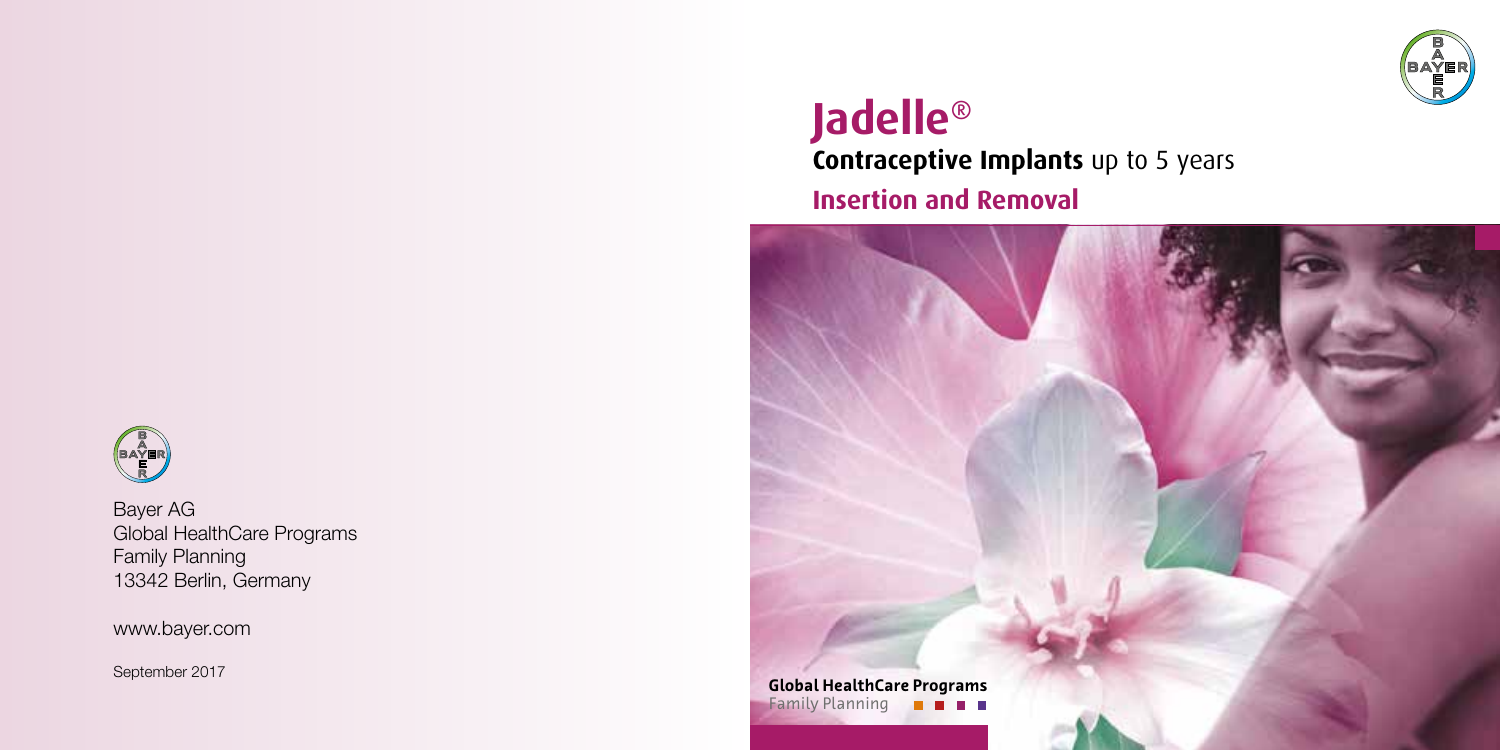#### Jadelle® - Contraceptive Independence

- »» Reversible contraception long-acting: up to 5 years usage with one single administration not requiring daily, weekly, monthly or quarterly remembering or action
- »» Effective: as reliable as sterilization but reversible
- »» Convenient and discreet: Jadelle® goes wherever she goes unnoticeably
- »» Cost-effective in long term use1

Reference 1: Trussel J. in Hatcher H.A. Contraceptive Technology 17th Ed NY, Ardent media Inc. 1998

**Jadelle® Contraceptive Implants** up to 5 years **Insertion and Removal**

First Implants WHO-prequalified\*

2 x 75mg Implants



**Global HealthCare Programs** Family Planning

\* September 2009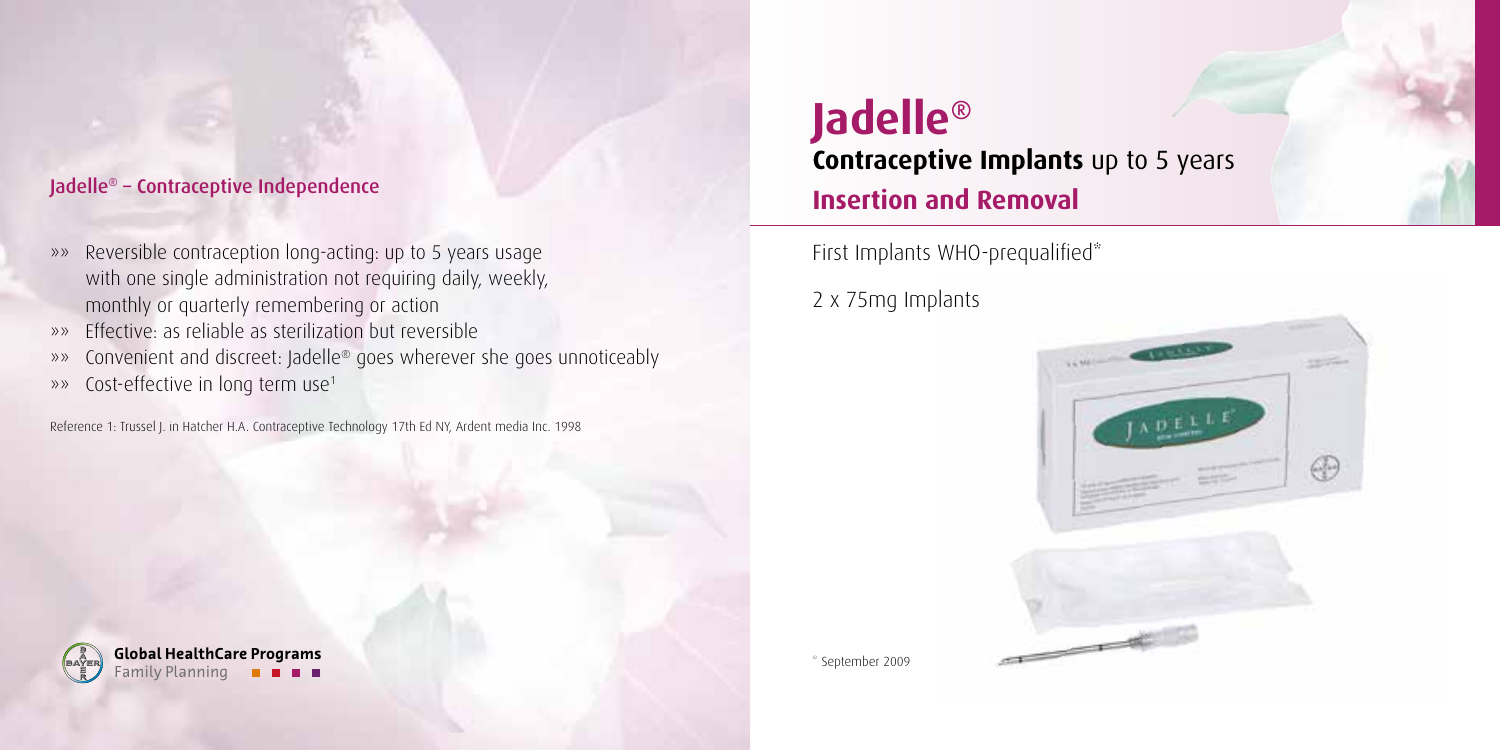### **Jadelle® Contraceptive Implants** up to 5 years

On the following pages you will find the corresponding descriptions for the parts "Insertion" and "Removal" of the film.

#### Introduction Introduction for doctors

The package of Jadelle® implants contains two levonorgestrel-releasing implants to be inserted subdermally into the inside of the upper arm. The basis for successful use of Jadelle® implants is correct and carefully performed insertion. During insertion, special attention should be paid to the following:

»» asepsis

»» correct placement of the implants just beneath the skin

»» careful technique to minimize tissue trauma.

This will help to avoid infections and scarring of the insertion area on one hand and, on the other hand, to keep the implants from being inserted too deep in the tissue, in which case they may be displaced. If the implants are placed too deep or displaced, they will be clearly more difficult to remove than correctly placed subdermal implants. Jadelle® implants provide 5 years of highly effective contraceptive protection. Since the method is intended for long-term use, it is worthwhile spending more time than usual in explaining the method to the patient and in performing the insertion.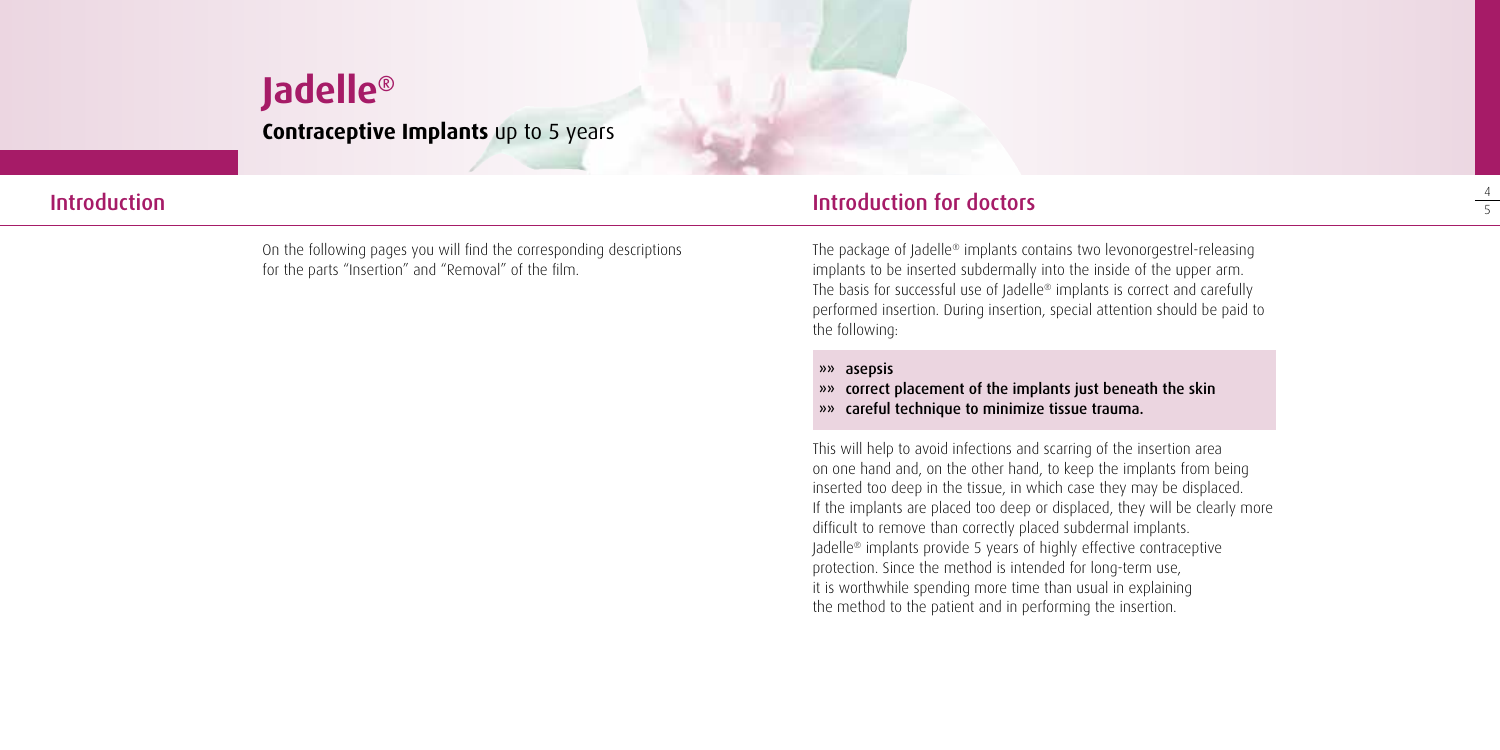### **Jadelle®** Insertion and Removal

#### Insertion

Insertion should preferably be performed during the first few days of menstrual bleeding, and not later than on the 7th day from the onset of menses.

A gynaecological examination should be performed before the insertion of Jadelle® implants as always before starting to use hormonal contraceptives. lf the patient has no contraindication to progestinonly contraception and no allergy to the antiseptic or anaesthetic to be used, the implants can be inserted according to the following procedure.

**Picture 2** Ask the patient to lie down on the examination table with her non-dominant arm extended on a sterile cloth on the other table, at right angles to her body. The implants will be inserted subdermally through a small 2-mm incision, in the shape of a narrow V, opening towards the armpit.



6



**Picture 1** The following equipment is needed for the insertion: • a table for the patient to lie on and another table or rest for her arm • sterile surgical cloths, sterile tray for the equipment, sterile gloves (free of talc), antiseptic solution for the skin. • local anaesthetic, anaesthetic needle (5-5.5 cm long) and 5 ml syringe • trocar, tweezers • skin closure, sterile gauze and compresses.

**Picture 3** Clean the patient's upper arm with an antiseptic solution, and cover the arm with either two sterile clothes or a sterile fenestrated drape. The optimal insertion area is in the medial aspect of the upper arm about 6-8 cm above the fold of the elbow.

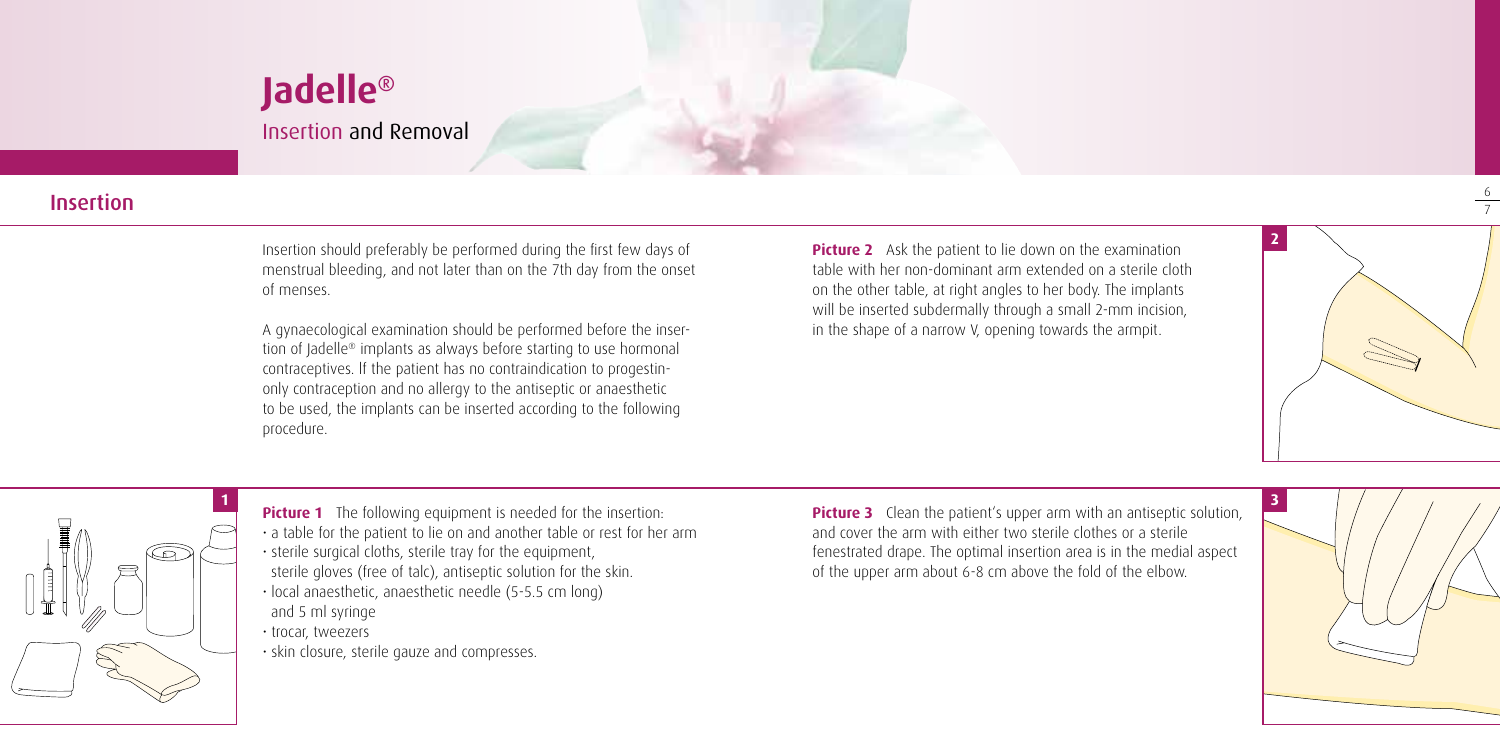Insertion and Removal



**Picture 4** Open the Jadelle pouch by pulling apart the films of the pouch and let the two implants drop on a sterile cloth. Do not touch the inside of the package or its contents with bare hands. There should be two implants.

Note: Always use sterile gloves or forceps when handling the rods. If an implant is contaminated, e.g. falls on the floor, leave it for later disposal. Open a new package and continue with the procedure.

**Picture 6** Jadelle is provided with a disposable trocar that is sharp enough to penetrate the skin directly. Thus the disposable trocar can be used to puncture the skin and insert the rods, without the need for an incision.



8 9



**Picture 5** First determine the absence of known allergies to the anaesthetic agent or related drugs. Fill the syringe with 2-4 ml of local anaesthetic. Anaesthetize the insertion area by inserting the needle just under the skin about 5 to 5.5 cm in the directions where you are planning to introduce the trocar.

**Picture 7** The trocar has two marks. One mark is close to the handle and one close to the tip. When inserting Jadelle implants, the mark closest to the handle indicates, how far the trocar should be introduced under the skin before the loading of each implant. The mark closest to the tip indicates how much of the trocar should be left under the skin after the insertion of the first implant. When inserting the trocar, avoid touching the part of the trocar that will go under the skin.

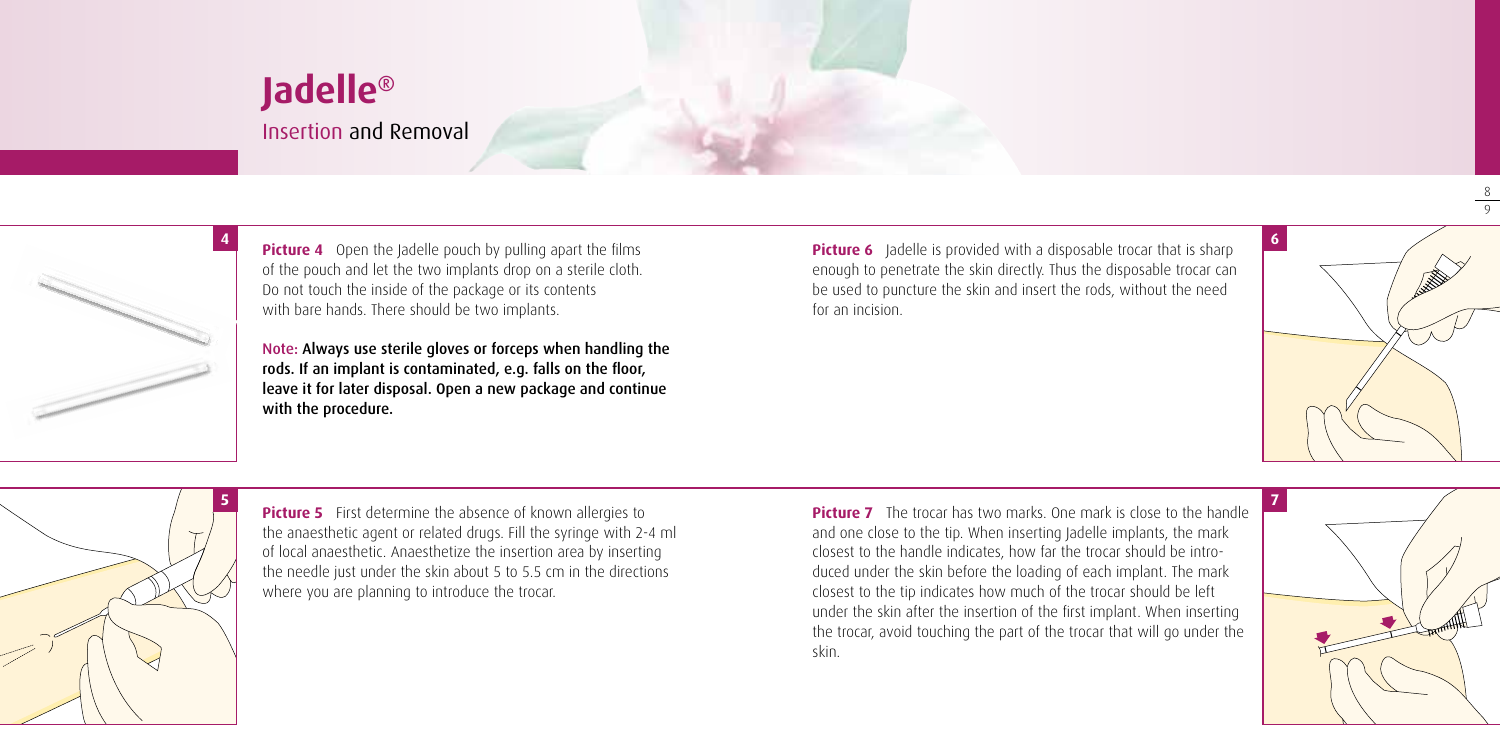Insertion and Removal



**Picture 8** Once the tip of the trocar is beneath the skin it should be directed along the skin horizontally by pointing slightly up-wards toward the raising the skin (tenting) to keep the implant in the subdermal plane. Throughout the insertion procedure, the trocar should be oriented with the bevel up. lt is important to keep the trocar subdermal by tenting the skin with the trocar, as failure to do so may result in deep placement of the implants causing a more difficult removal. Advance the trocar beneath the skin about 5.5 cm from the incision to the mark closest to the handle of the trocar. Do not force the trocar, and if you feel any resistance, try another direction.

**Picture 10** Load the first implant into the trocar either with tweezers or fingers.



10 11



**Picture 9** Remove the plunger when the trocar is advanced to the correct mark.

**Picture 11** Push the implant gently with the plunger to the tip of the trocar until you feel resistance. Never force the plunger.

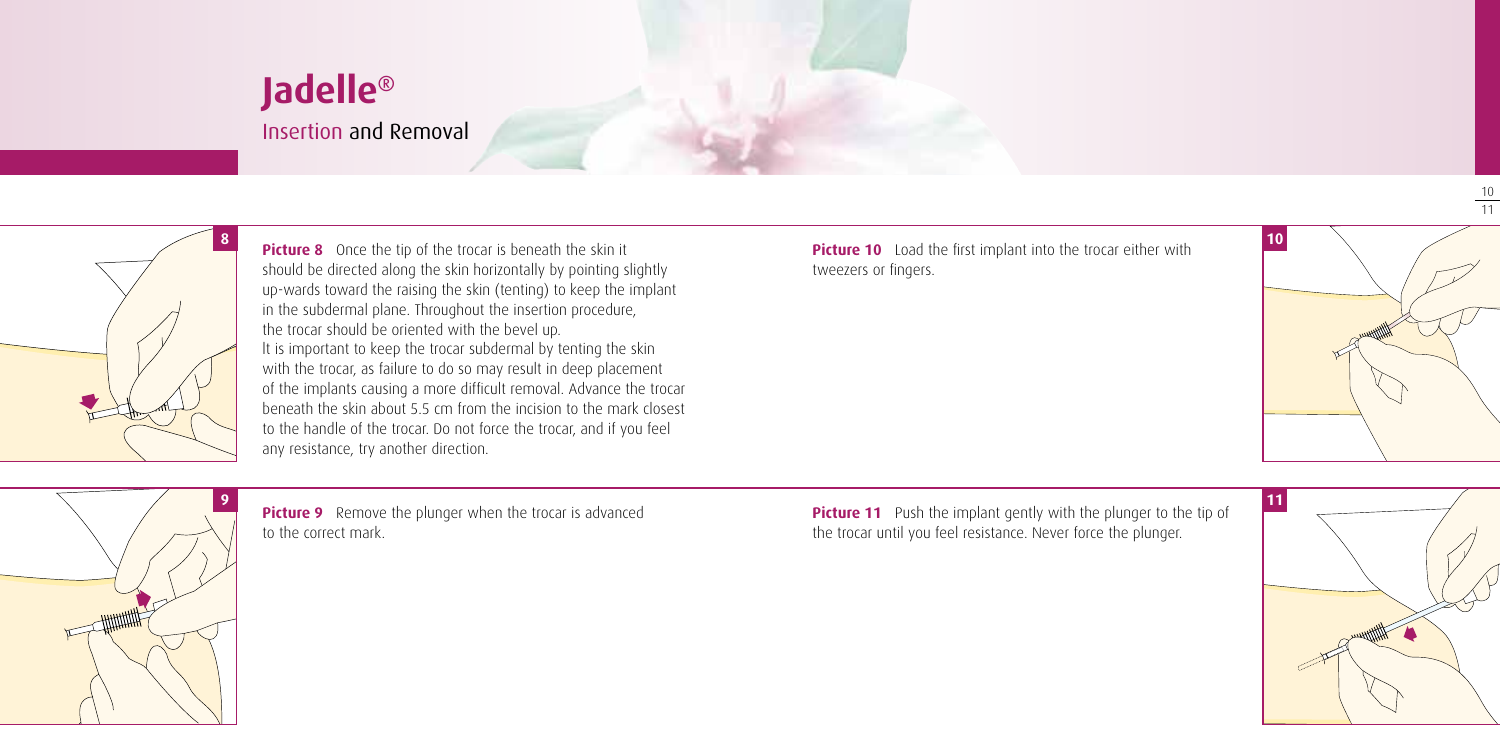### Insertion and Removal



**Picture 12** Hold the plunger steady and pull the trocar back along it until it touches the handle of the plunger. lt is important to keep the plunger steady and not to push the implant into the tissue. Do not completely remove the trocar until both implants have been placed. The trocar is withdrawn only to the mark closest to its tip.

**Picture 14** Insert the second implant next to the first one. to form a V shape. Fix the position of the first implant with the left fore-finger and advance the trocar along the side of the finger. This will ensure a suitable distance between implants. To prevent expulsions leave a distance of about 5 mm between the incision and the ends of the implants. You can check their correct position by cautious palpation of the insertion area.



12 13



**Picture 13** When you can see the mark near the tip of the trocar in the incision, the implant has been released and will remain in place beneath the skin. You can check this by palpation.

**Picture 15** After the insertion, press the edges of the incision together and close the incision with a sterile skin closure. Suturing the incision is not necessary and may even increase scarring.

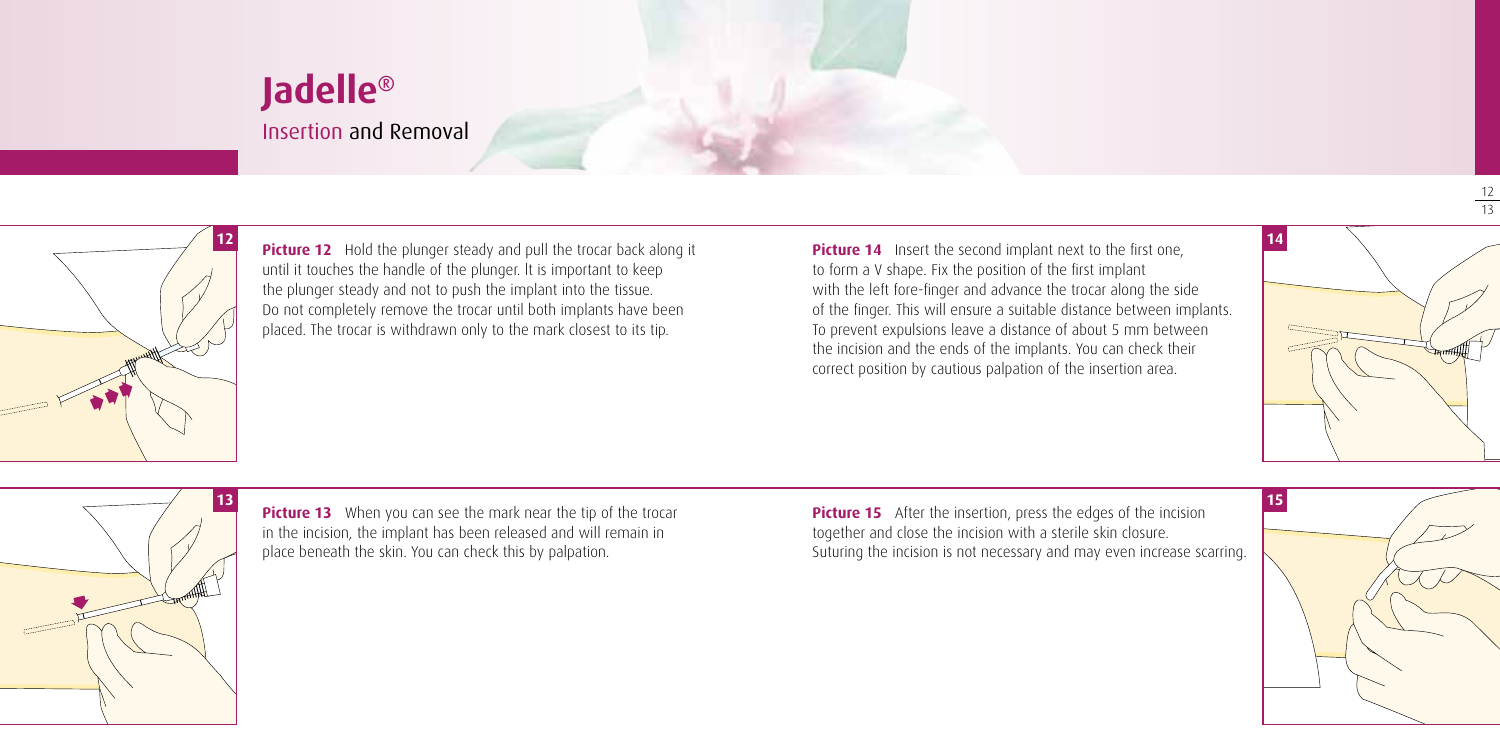Insertion and Removal



**Picture 16** Cover the insertion area with a compress and wrap enough gauze around the arm to ensure haemostasis. Observe the patient at the clinic for a few minutes for signs of syncope or bleeding from the incision before she is discharged.

#### Removal

The removal procedure described below has been used in clinical trials. Similarly to many other surgical procedures, various techniques of removal have been published. No particular removal procedure appears to have any advantage over the others. For optimal readiness, implant removal should preferably be done on certain scheduled days. The implants shall be removed very gently, and this will usually take more time than their insertion. Implants may sometimes be nicked, cut or broken during removal. If removal proves difficult, close the incision and bandage the wound, and have the patient return for another attempt. The remaining implant(s) will be easier to remove after the area is healed. A nonhormonal method of contraception shall be used until both implants have been removed.

Advise the patient to keep the insertion area dry for three days and give her a copy of the Jadelle patient information leaflet in which you have noted the date of insertion.

The gauze and the bandages may be removed as soon as the incision has healed usually after 3–4 days.

**Picture 1** The following additional equipment is needed for removal:

• local anaesthetic, an anaesthetic needle and a syringe

• a scalpel

- two different types of forceps (Mosquito and Crile)
- a skin closure, gauze and compresses.

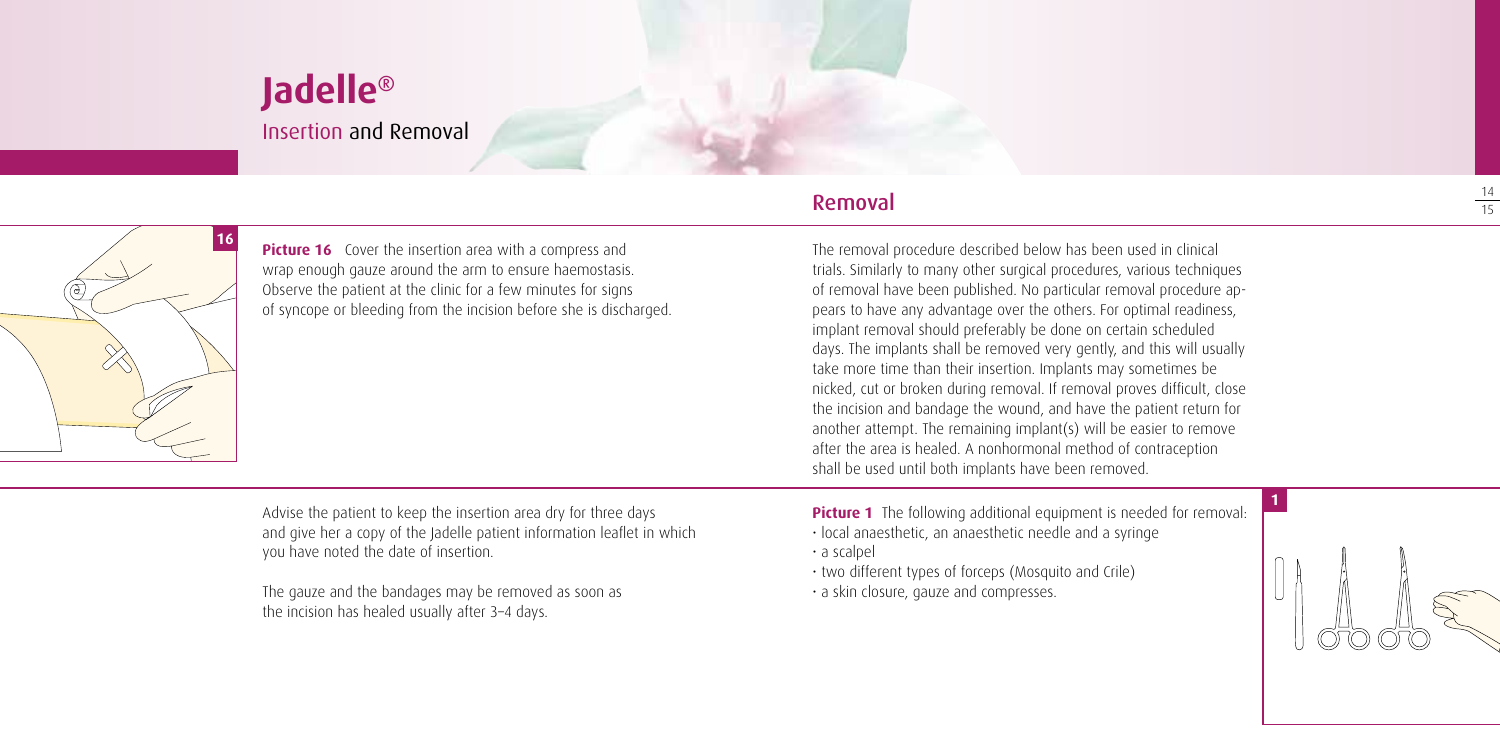Insertion and Removal



**Picture 2** Locate the implants by palpation, possibly marking their position with a marker pen. If they cannot be palpated, they may be located by ultrasound or soft tissue X-ray. lnject a small amount of local anaesthetic under the ends of the implants that are closer to each other. Anaesthetic injected over the implants may obscure their position and make removal more difficult. If necessary, more anaesthetic can be given in small amounts at a time.

**Picture 4** Push each implant with your fingers gently towards the incision. When the tip is visible in the incision, grasp it with the Mosquito forceps. Use a scalpel to very gently open the tissue capsule around the implant.



 $\frac{16}{17}$ 



**Picture 3** Make a 4-mm incision with the scalpel close to the ends of the implants. Keep the incision small.

**Picture 5** Grasp the end of the implant with the second forceps (Crile).